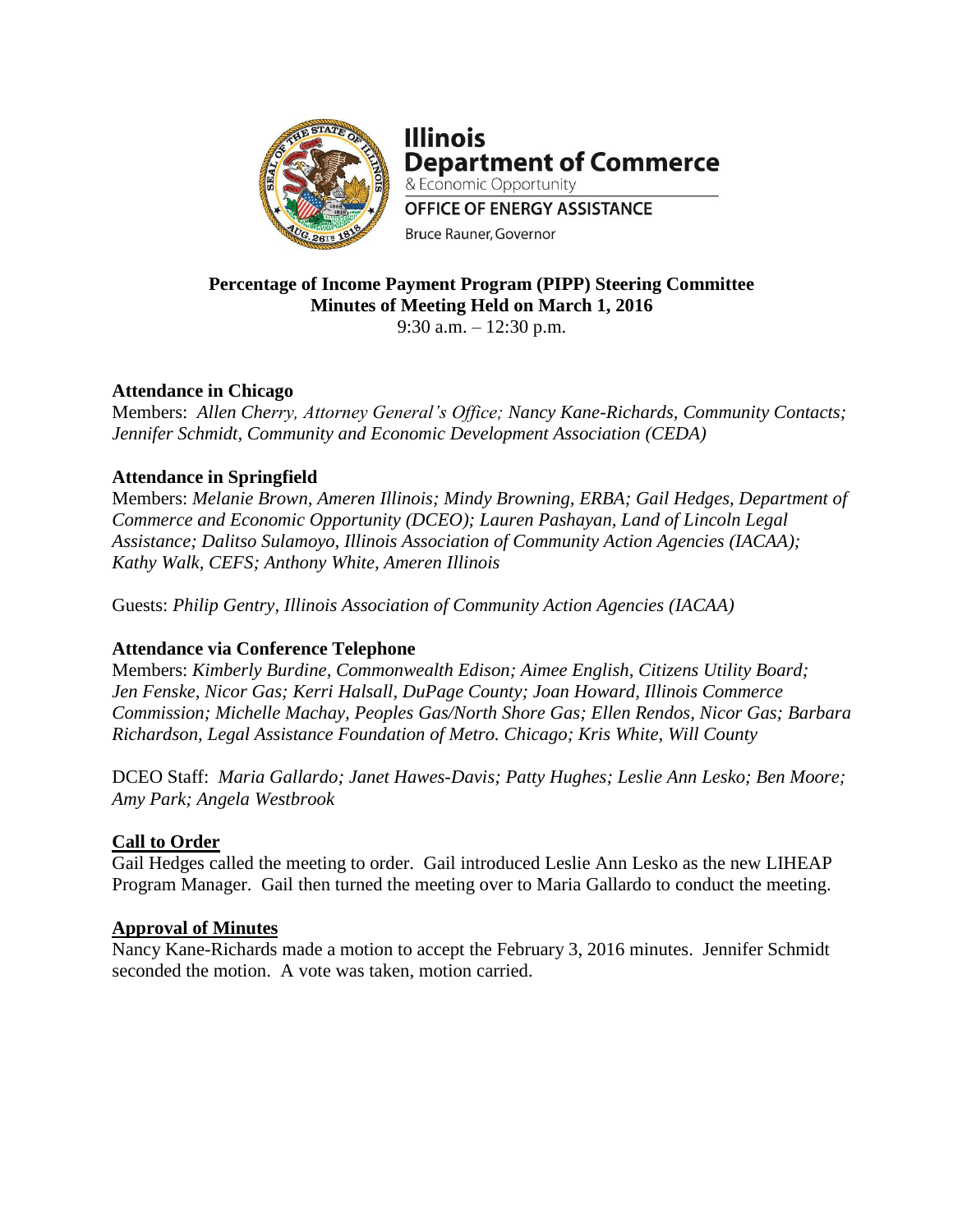### **PIPP Discussion Items**

Maria Gallardo discussed the Arrearage Reduction Payment (ARP) credits by utilities for reporting periods July-June from 2012-2016. Utilities have been offering ARP reduction credits to customers who continue making payments despite the suspension of the PIPP earlier in the program year. Ameren credits total \$7.6 million (includes both electric/gas spent for ARP reduction), customers served total 800 with an expiration date of March 1. Ameren's expiration date has changed to March 1 to allow customers time to view the update on their bills and to make payment arrangements prior to April 1; ComEd credits total \$12.2 million, customers served total 30,000 with an expiration date of March 31; Nicor credits total \$2.6 million, customers served total 1,366 with no expiration date at this time; North Shore credits total \$121,891; and Peoples Gas credits total \$2.5 million. Peoples Gas reported that four ARP payments were applied in October with an expiration date of March 31. However, no data is available on the total customers who received ARP credits at this time.

Aimee English requested a report on the total amount each utility spent by household. Utilities indicated that data is calculated by grants not households. Data could possibly be available within the next few days. Amy Park will follow-up to determine if data is stored in the Single Tracking and Reporting System (STARS) for comparison. If additional information is required, the Office of Energy Assistance (OEA) will contact utilities.

A proposal to include both Direct Vendor Payment (DVP)/PIPP participants in the ARP was discussed. Allen Cherry stated that Lauren Pashayan circulated a memo in May 2015 regarding why this is allowed under the Energy Assistance Act. He reported that there was a lot of support for the proposal at that time and there is enough money collected by utilities to support the ARP for both DVP/PIPP participants. Advocates request that OEA adopt the proposal for the upcoming program year. Maria Gallardo has concerns that the proposal could possibly create more clients served than the ARP revenue could support. Allen believes that the proposal is manageable because funds are available and customers who pay on time, that already have a Deferred Payment Arrangement (DPA), could benefit. Lauren will recirculate the memo. Maria will consult with the DCEO legal department and provide updates at a later time.

Demand being greater than funding was discussed. Maria Gallardo researched the Ohio PIPP Graduation Program. The State of Ohio has two main reasons for eligibility for graduation. The first eligibility for graduation is PIPP Plus participants. PIPP Plus participants are households with increased income or less people in the household. The second eligibility for graduation is a household that has been identified as the program not being the best choice because the PIPP Client Payment Responsibility (CPR) is higher than the budget bill amount. Applicants are placed in a transition payment for twelve months and, if they are in good standing, the participant could then graduate. Maria stated that graduation is one idea that could help other eligible households have access to the program. Another idea would be to change the income eligibility threshold from 150% of the federal poverty level to 125%. Lauren Pashayan recommended review of the statute prior to committing to any changes to the eligibility criteria. Allen Cherry doesn't trust that the idea can be proposed due to the clear language in the Energy Assistance Act.

PIPP capacity vs. funding availability was discussed. Maria Gallardo presented the idea that PIPP participants can recertify, if their CPR is current by the due date indicated in the correspondence. Concerns were discussed regarding clients recertifying for PIPP and after 30 days being dropped due to non-payment. Data was requested on the total of dropped clients in this category.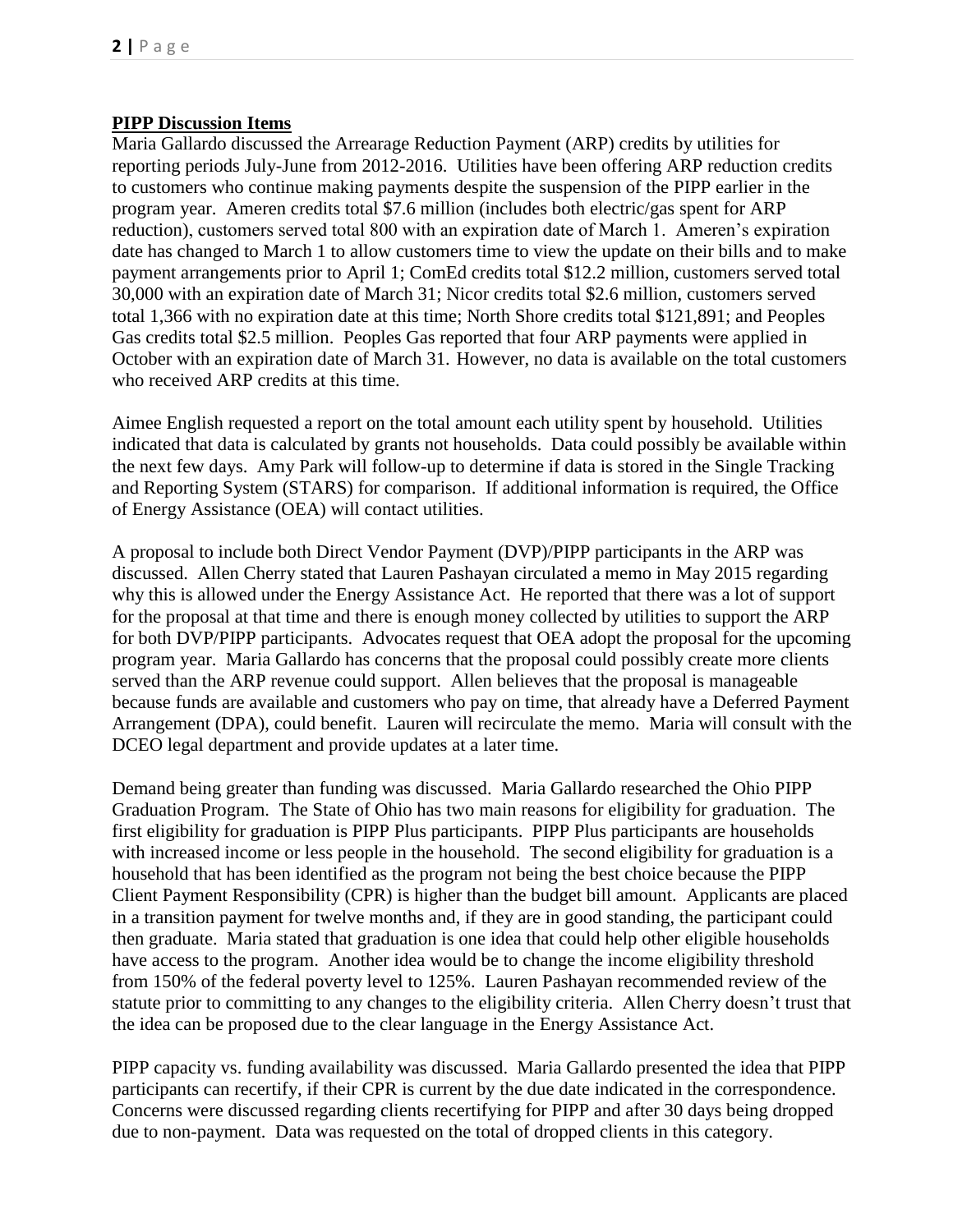Customer should have a current bill payment when applying for PIPP. Maria will request a data report from the Office of Information Management (OIM) to determine the extent of this problem and continue the discussion about how these households are counseled.

Another idea presented was reducing the PIPP maximum benefit amount from \$1,800 to \$1,600 (12% reduction) to help extend program funds and provide access to the general population in some service areas where capacity was an issue in the past. This proposed change is consistent with the reduction made to LIHEAP benefits during the current program year. There would not be much impact to the customer's CPR or to the program. Per CEDA, if the benefit amount is reduced, the program would save 7.5% of funding in their service area. Maria Gallardo believes the Department has the authority to adjust the funding levels, per availability, according to the Energy Assistance Act. Allen Cherry and Lauren Pashayan believe this is a violation of the Act and dispute this proposal referring OEA to DCEO's legal department for clarification. OEA will consult with legal and provide updates at a later date.

Client interventions being resolved as a result of a state grant posting rather than a client payment was discussed. It appears this issue is isolated to Ameren and ComEd. If the state pledge amount covers the CPR amount, then the utility system would accept the state pledge as a payment and client intervention issues could get resolved. Meaning, a client is not making CPR payments, receives only a single missed payment letter notice, and may never be informed about possible removal from the program. In other words, a non-paying client is still receiving PIPP benefits to their account despite not maintaining their PIPP CPR requirement. A follow-up with Ameren and ComEd determined that both utilities will review this issue and discuss with their Information Technology (IT) staff. Melanie Brown reported that the Ameren issue may have been a timing issue although she will clarify this with IT. The cost of implementing system changes compared to the number of customers this issue is affecting has to be examined.

The fluctuation of weather and utility costs affecting the PIPP budget bill directly and how to better predict the following year's budget was discussed. Jennifer Schmidt is seeking data on usage last year vs. current year. Maria Gallardo stated that most utilities include usage trends in the monthly bill to alert clients. Including an education component for clients on how to manage the budget bill was suggested. This issue will be discussed further with the Consumer Education Subcommittee.

First year budget bill truncation for households enrolled in September/October was discussed. The Committee discussed how to communicate the budget bill impact to customers. Ameren stated, as a dual vendor, it depends on the timing. Ameren also reports that no studies have been conducted. Annual true-up will consist of 10 months of usage rather than 12 months during the first PIPP recertification year. Clients should be informed of the true-up change at the time of recertification. Recertification will occur in July for households with September enrollment dates and in August for households with October enrollment dates. Payment history will be taken into consideration. Clients will be expected to make 10 payments on time. Jennifer Schmidt is requesting data to support how this would impact clients and how to better plan from year to year. Utilities are requested to calculate the budget bill and true-up amounts based on 10 months of usage for these households, per PIPP Business Rules. This will help balance the client recertification workload that would occur during the same time as the priority groups applying in September. OEA will follow-up with the utilities to analyze data that may be available.